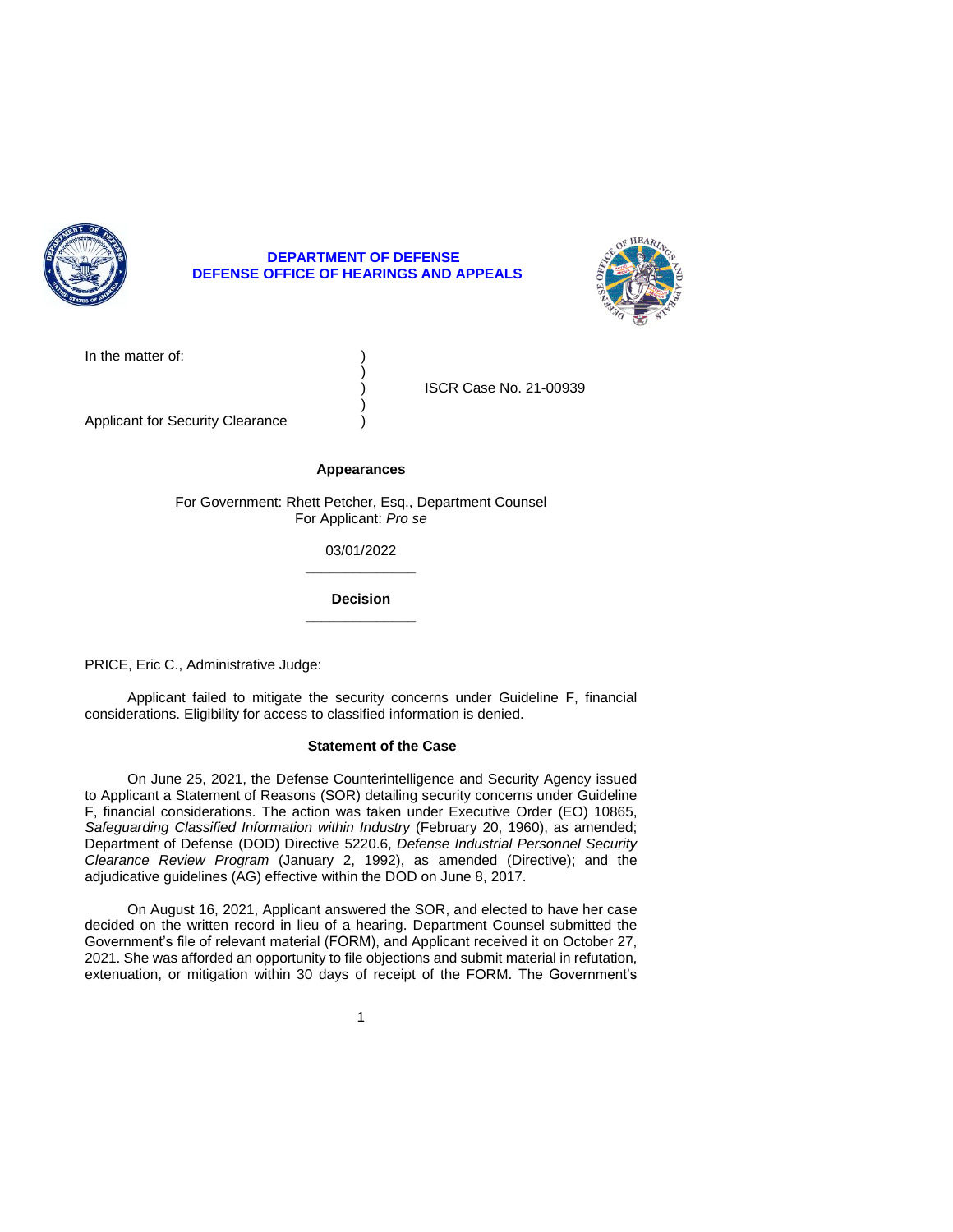evidence is identified as Items 2 through 5. Applicant submitted no response. There were no objections by Applicant, and all Items are admitted into evidence. The case was assigned to me on February 9, 2022.

# **Findings of Fact**

Applicant denied the allegations in SOR  $\P$ , 1.m through 1.s. She failed to provide a response to ¶¶ 1.a through 1.l. The lack of response will be treated as denials. After a thorough and careful review of the pleadings and exhibits submitted, I make the following findings of fact.

 Applicant is 31 years old. She earned a bachelor's degree in 2014 and a real estate license in approximately 2016. Applicant attended two universities and a community college from 2009 through 2014, and another college in 2016, which she financed at least partially through student loans. She worked part-time jobs from September 2007 to August 2017. From August 2017 to March 2020 Applicant worked full-time as a leasing consultant. Applicant's income increased significantly in April 2020, when she started working in an administrative position for a defense contractor. Applicant has never been married and has no children. (Items 2, 3)

 The SOR alleges 19 delinquent accounts totaling \$53,623 including nine student loan accounts (\$43,974), six consumer accounts (\$7,580) and four medical accounts (\$2,069). (Item 1)

 Applicant completed a security clearance application (SCA) in April 2020. She disclosed delinquent debts estimated at \$10,000 and acknowledged defaulting on her student loans. Applicant attributed her financial issues to hardship during college that began in May 2012 and underemployment. She reported changing employment to increase her income, working to settle the debts in collection, and to getting her student loans out of default. (Item 2)

During an August 2020 background interview, Applicant acknowledged nine student loan accounts totaling \$43,974 were placed for collection in the specific amounts alleged at SOR ¶¶ 1.a, 1.b, 1.c, 1.e, 1.f, 1.g, 1.h, 1.i, and 1.j. She also acknowledged the debt alleged at SOR ¶ 1.d (\$4,967) was incurred to pay for cosmetic surgery in 2013, but did not recall if she made a few payments on the account, and did not recall further details. Applicant said she did not recall the debts subsequently alleged at SOR ¶¶ 1.k, 1.q, and 1.s, but agreed the debt alleged at SOR ¶ 1.k was probably hers. She believed the delinquent accounts alleged at SOR ¶¶ 1.l, 1.n, 1.o, and 1.r were for hospitalizations and medical appointments from December 2018 to April 2019, stated a credit collection company recently contacted her, and that she was awaiting written correspondence regarding settlement options. Applicant reported the debts alleged at SOR ¶¶ 1.m and 1.p were incurred buying clothes and that she did not recall if she had made payments on the accounts. Applicant attributed the delinquent accounts to underemployment, exacerbated by the requirement to pay a derelict college roommate's expenses for nine months, and legal expenses to contest charges she operated a vehicle under the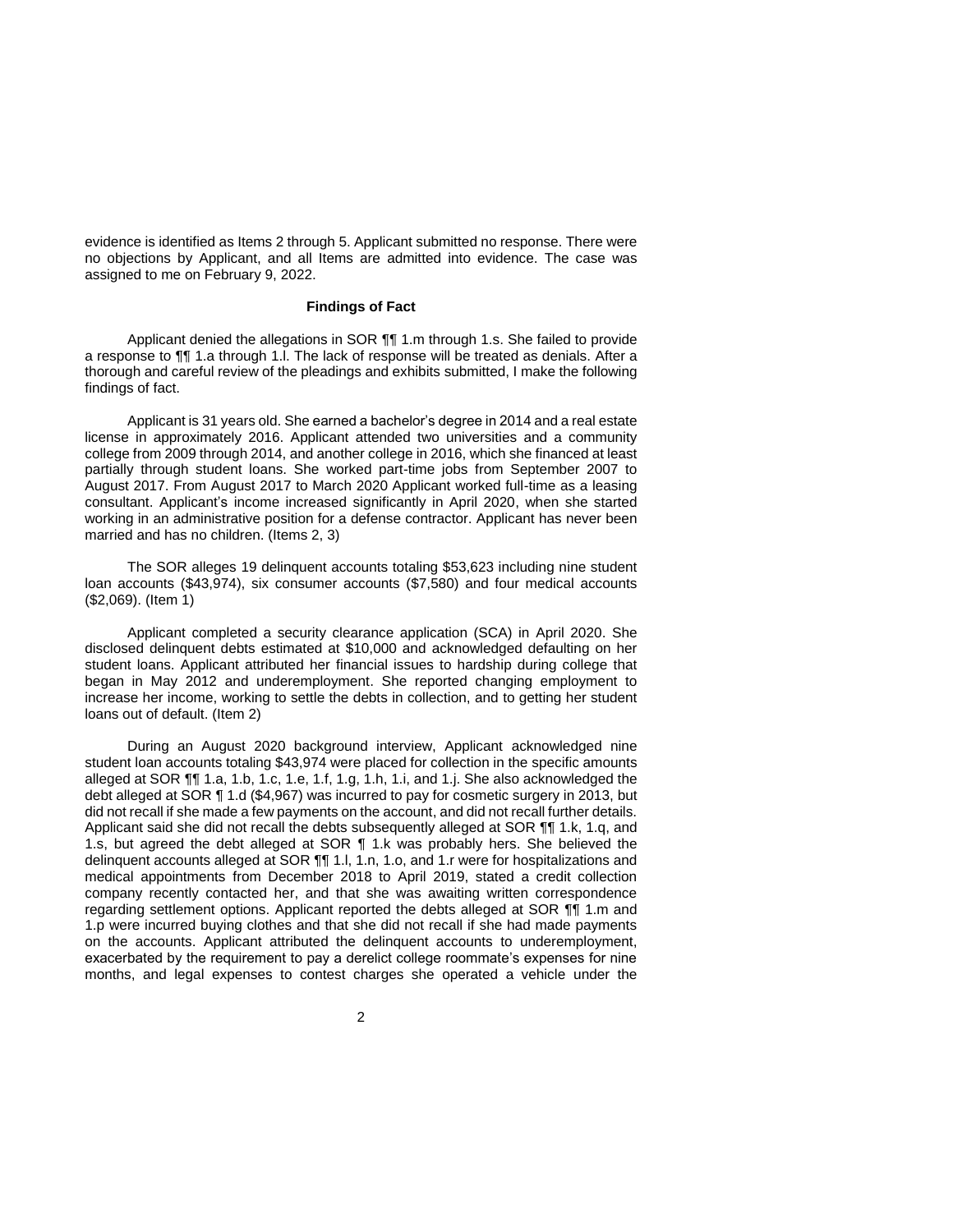influence of drugs or alcohol in 2019. Applicant reported a significant increase in income when she started work for a defense contractor in April 2020 and that she was more mature. She said the pay increase would enable her to begin paying the delinquent debt and stated her intent to pay all delinquent debts. (Item 3)

 In her August 2021 answer to the SOR, Applicant denied the debts alleged at SOR ¶¶ 1.m to 1.s remained delinquent. She acknowledged several past closed accounts, and reported aggressive efforts to improve her financial condition since August 2020. She claimed to have paid all collections, medical debts and other accounts, and said her answer included documentary evidence reflecting a zero balance for the accounts. The only documentary evidence attached to Applicant's answer to the SOR is an undated two- page document which reflects account details for a student loan account not alleged as delinquent in the SOR. It appears this student loan was obtained in December 2017, had a reported balance of \$3,699 as of May 31, 2021, and has been reported as current since March 2020. The student loans alleged as delinquent in the SOR were obtained from 2009 to 2013. Applicant provided no documents reflecting payment on any debt alleged in the SOR. (Item 1)

 Credit records submitted by the Government dated July 28, 2020, reflect the 19 delinquent accounts alleged in SOR ¶¶ 1.a to 1.s totaling \$53,623. Credit records submitted by the Government dated October 4, 2021, reflect 13 delinquent accounts alleged in SOR ¶¶ 1.a to 1.k, and 1.p totaling \$50,503 including nine student loan accounts (\$43,974), and three consumer accounts (\$6,529). The October 2021 credit report reflects Applicant resolved two delinquent medical accounts totaling \$300 in June 2020 and June 2021. (Items 4, 5)

## **Policies**

 When evaluating an applicant's suitability for national security eligibility, the administrative judge must consider the adjudicative guidelines (AG). In addition to brief introductory explanations for each guideline, the adjudicative guidelines list potentially disqualifying conditions and mitigating conditions, which are used in evaluating an applicant's eligibility for access to classified information.

 These guidelines are not inflexible rules of law. Instead, recognizing the complexities of human behavior, these guidelines are applied in conjunction with the factors listed in the adjudicative process. The administrative judge's overarching adjudicative goal is a fair, impartial, and common sense decision. According to AG  $\P$  2(c), the entire process is a conscientious scrutiny of a number of variables known as the "whole-person concept." The administrative judge must consider all available, reliable information about the person, past and present, favorable and unfavorable, in making a decision.

The protection of the national security is the paramount consideration. AG  $\P$  2(b) requires that "[a]ny doubt concerning personnel being considered for national security eligibility will be resolved in favor of the national security." In reaching this decision, I have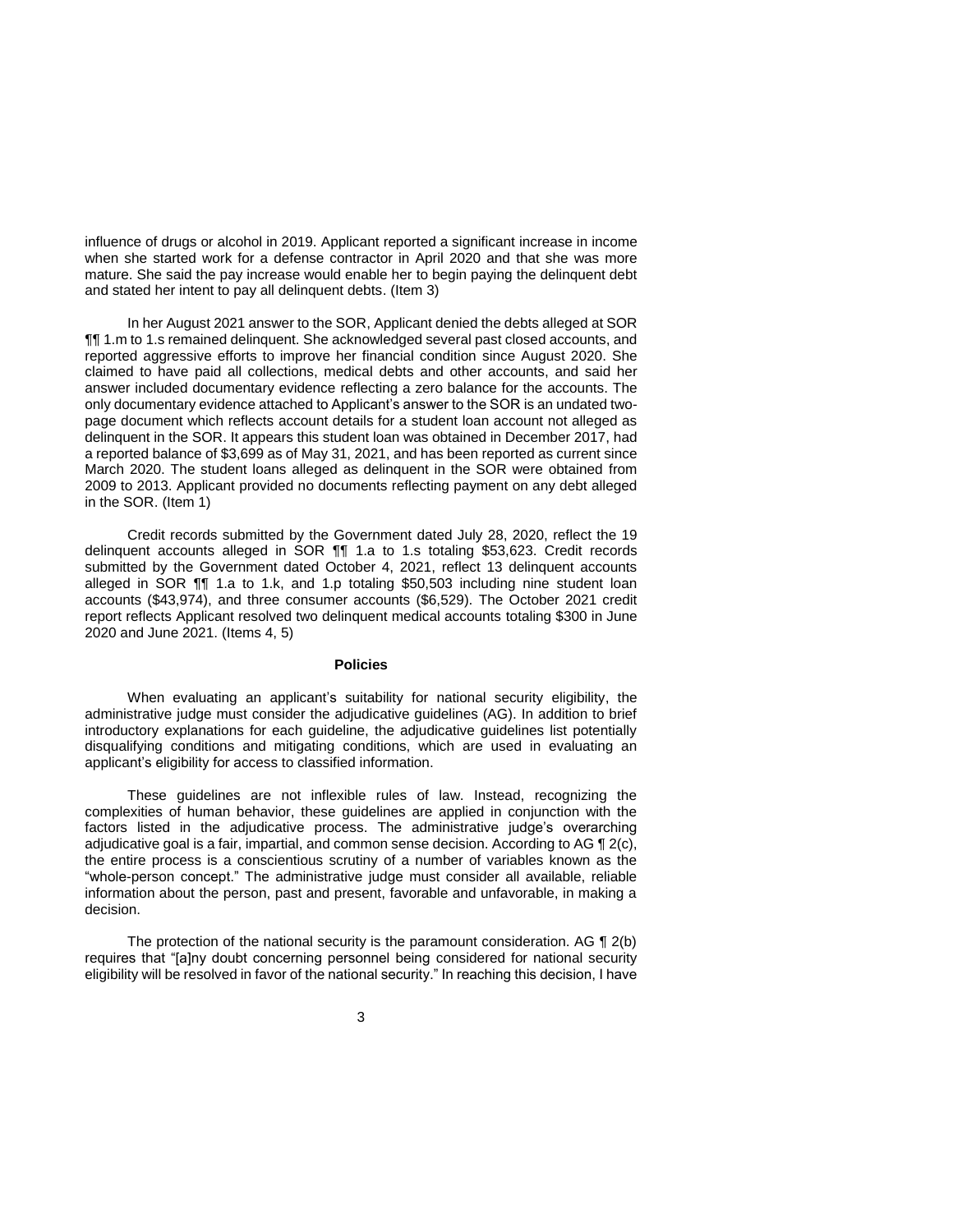drawn only those conclusions that are reasonable, logical, and based on the evidence contained in the record. Likewise, I have avoided drawing inferences grounded on mere speculation or conjecture.

 Under Directive ¶ E3.1.14, the Government must present evidence to establish controverted facts alleged in the SOR. Directive ¶ E3.1.15 states an "applicant is responsible for presenting witnesses and other evidence to rebut, explain, extenuate, or mitigate facts admitted by the applicant or proven by Department Counsel, and has the ultimate burden of persuasion as to obtaining a favorable clearance decision."

 A person who seeks access to classified information enters into a fiduciary relationship with the Government predicated upon trust and confidence. This relationship transcends normal duty hours and endures throughout off-duty hours. The Government reposes a high degree of trust and confidence in individuals to whom it grants access to classified information. Decisions include, by necessity, consideration of the possible risk that an applicant may deliberately or inadvertently fail to safeguard classified information. Such decisions entail a certain degree of legally permissible extrapolation as to potential, rather than actual, risk of compromise of classified information.

 Section 7 of EO 10865 provides that decisions shall be "in terms of the national interest and shall in no sense be a determination as to the loyalty of the applicant concerned." *See also* EO 12968, Section 3.1(b) (listing multiple prerequisites for access to classified or sensitive information).

#### **Analysis**

# **Guideline F: Financial Considerations**

 The security concern relating to the guideline for financial considerations is set out in AG ¶ 18:

Failure to live within one's means, satisfy debts, and meet financial obligations may indicate poor self-control, lack of judgment, or unwillingness to abide by rules and regulations, all of which can raise questions about an individual's reliability, trustworthiness, and ability to protect classified or sensitive information. Financial distress can also be caused or exacerbated by, and thus can be a possible indicator of, other issues of personnel security concern such as excessive gambling mental health conditions, substance misuse, or alcohol abuse or dependence. An individual who is financially overextended is at greater risk of having to engage in illegal or otherwise questionable acts to generate funds. Affluence that cannot be explained by known sources of income is also a security concern insofar as it may result from criminal activity, including espionage.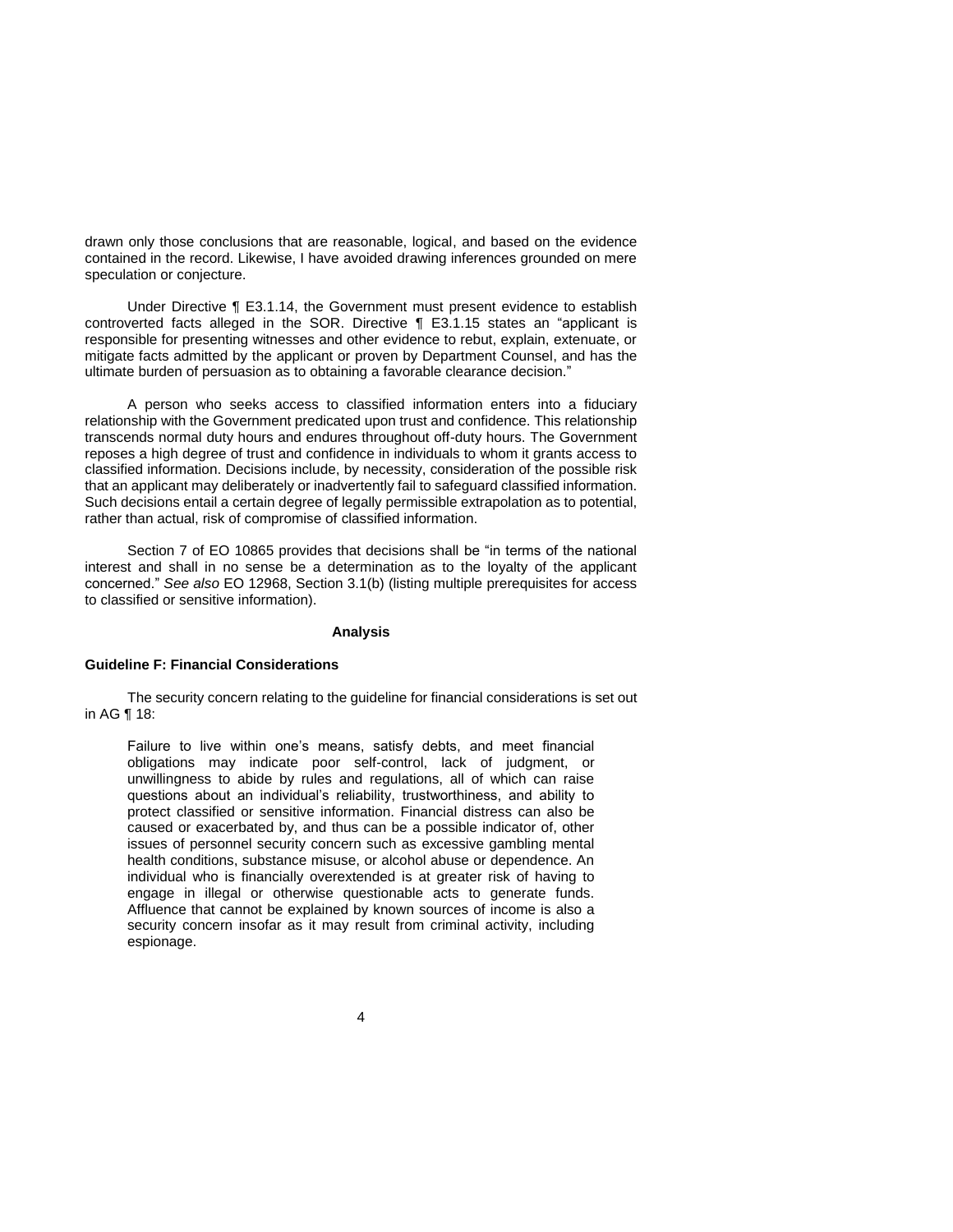This concern is broader than the possibility that an individual might knowingly compromise classified information in order to raise money. It encompasses concerns about an individual's self-control, judgment, and other qualities essential to protecting classified information. An individual who is financially irresponsible may also be irresponsible, unconcerned, or negligent in handling and safeguarding classified information. *See* ISCR Case No. 11-05365 at 3 (App. Bd. May 1, 2012).

AG  $\P$  19 provides conditions that could raise security concerns. The following are potentially applicable:

- (a) inability to satisfy debts; and
- (b) a history of not meeting financial obligations.

 Applicant has a history of financial problems dating back to 2012 when she was a college student. Credit records reflect Applicant as delinquent on the 19 accounts alleged in the SOR totaling \$53,623. In her 2020 SCA, Applicant disclosed defaulting on her student loans and reported other delinquent debts estimated at \$10,000. During a background interview, Applicant acknowledged delinquent student loans, consumer and medical accounts in the amounts alleged in SOR ¶¶ 1.a to 1.j, 1.l to 1.p, 1.r, and also stating she paid those debts in full after her background investigation commenced in August 2020, but provided no documentary evidence of any payment on any debt alleged in the SOR or that any debt alleged in the SOR has been resolved. There is sufficient acknowledged the debt alleged at SOR ¶ 1.k was probably hers. In her answer to the SOR, Applicant denied the debts alleged at SOR ¶¶ 1.m to 1.s remained delinquent, evidence to support the application of the above disqualifying conditions.

 The guideline also includes conditions that could mitigate security concerns arising from financial difficulties. The following mitigating conditions under AG  $\P$  20 are potentially applicable:

(a) the behavior happened so long ago, was so infrequent, or occurred under such circumstances that it is unlikely to recur and does not cast doubt on the individual's current reliability, trustworthiness, or good judgment;

(b) the conditions that resulted in the financial problem were largely beyond the person's control (e.g., loss of employment, a business downturn, unexpected medical emergency, a death, divorce or separation, clear victimization by predatory lending practices, or identity theft), and the individual acted responsibly under the circumstances;

(c) the individual has received or is receiving financial counseling for the problem from a legitimate and credible source, such as a non-profit credit counseling service, and there are clear indications that the problem is being resolved or is under control; and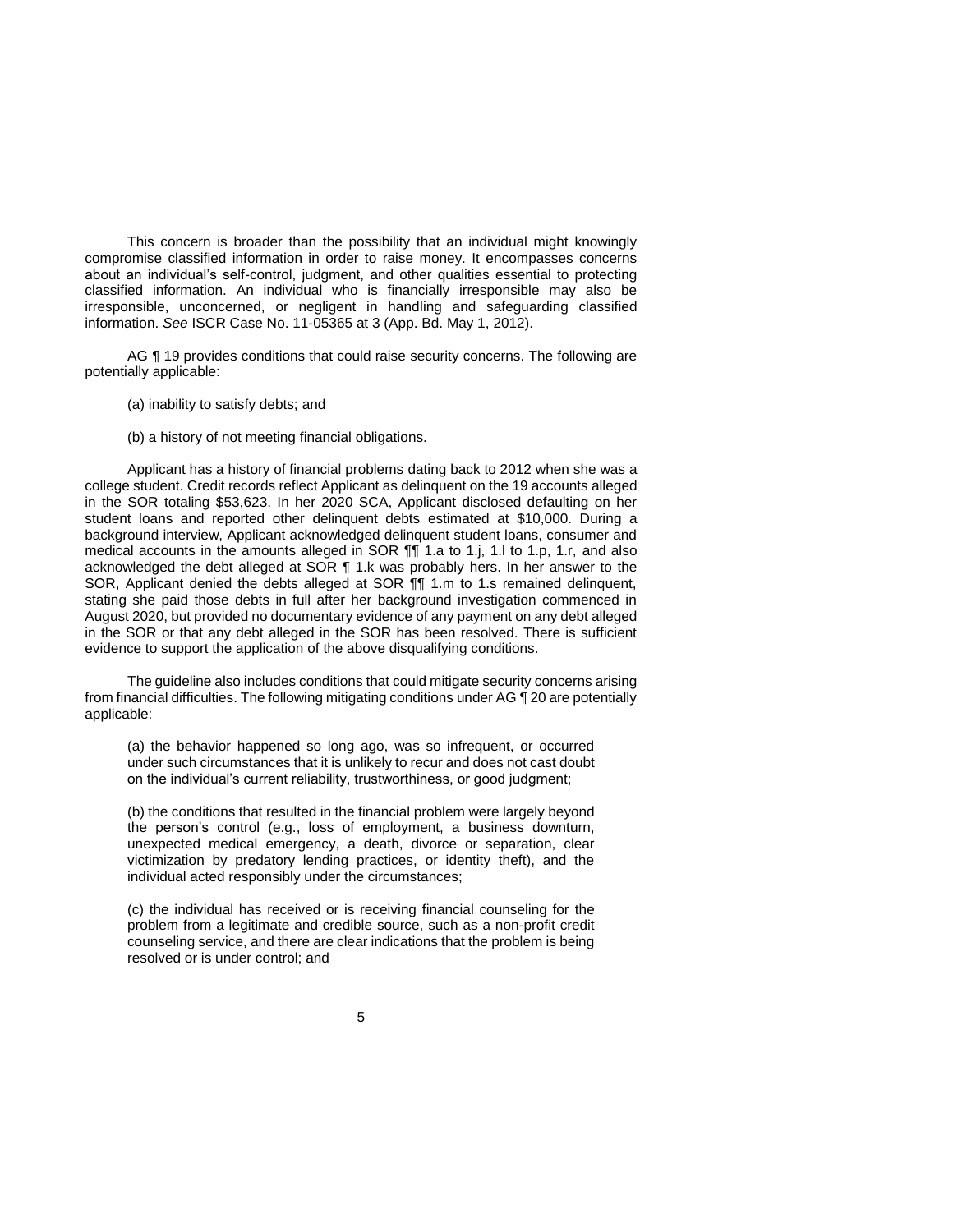(d) the individual initiated and is adhering to a good-faith effort to repay overdue creditors or otherwise resolve debts.

 Applicant's conduct does not warrant full application of AG ¶¶ 20(a) and 20(b) because she did not act more aggressively and responsibly to resolve her delinquent debts. Applicant's financial problems are long-standing and ongoing. She has provided no documentary evidence of payment on any of the delinquent accounts alleged in the SOR, while recent credit records reflect payment of only two delinquent medical debts and that at least \$50,503 of the \$53,623 in delinquent debt alleged in the SOR remains unresolved. She receives partial mitigating credit under AG ¶ 20(b) because many of her debts resulted from underemployment and medical treatment and as such constitute conditions largely beyond her control. However, there is no evidence Applicant acted responsibly under the circumstances. During the background interview, she acknowledged most of the delinquent accounts were hers, but had limited recollection of the accounts and her actions including whether she made any payments on any of the delinquent accounts, and has not submitted any evidence she acted responsibly.

AG ¶ 20(c) does not apply, because there is no evidence Applicant has received financial counseling or that the problem is under control or being resolved.

AG ¶ 20(d) does not fully apply. Applicant reported efforts to resolve the delinquent accounts alleged in the SOR by seeking and accepting a higher paying job in April 2020 and claimed to pay a number of the delinquent accounts between August 2020 and August 2021. Yet, she submitted no documentary evidence of payments on any delinquent accounts, and a recent credit report reflects Applicant resolved only two delinquent medical accounts totaling \$300. There is insufficient information to establish that Applicant showed good faith in the resolution of her debts. The timing of Applicant's actions including repayment of delinquent debts only after submitting her SCA, impacts upon the degree to which the mitigating factors apply. *See* ISCR Case No. 08-06058 at 5 (App. Bd. Sep. 21, 2009). It is well settled that waiting to pay legitimate debts until forced to do so by the security clearance process does not constitute good-faith debt resolution. *See* ISCR Case No. 10-05909 at 3 (App. Bd. Sep. 27, 2012).

 Applicant claimed she resolved four medical accounts that are no longer on her credit report. The October 2021 credit report reflects she resolved two delinquent medical accounts. Although, Applicant failed to provide other documentary evidence, and these debts may have fallen off her credit report for other reasons, I have given her credit for them and find in her favor on SOR ¶¶ 1.l, 1.n, 1.o, and 1.r.

 Applicant's overall financial conduct casts doubt on her current reliability, trustworthiness, and good judgment. Applicant has not carried her burden of proving her financial responsibility. Based on my evaluation of the record evidence as a whole, I conclude no mitigating conditions fully apply.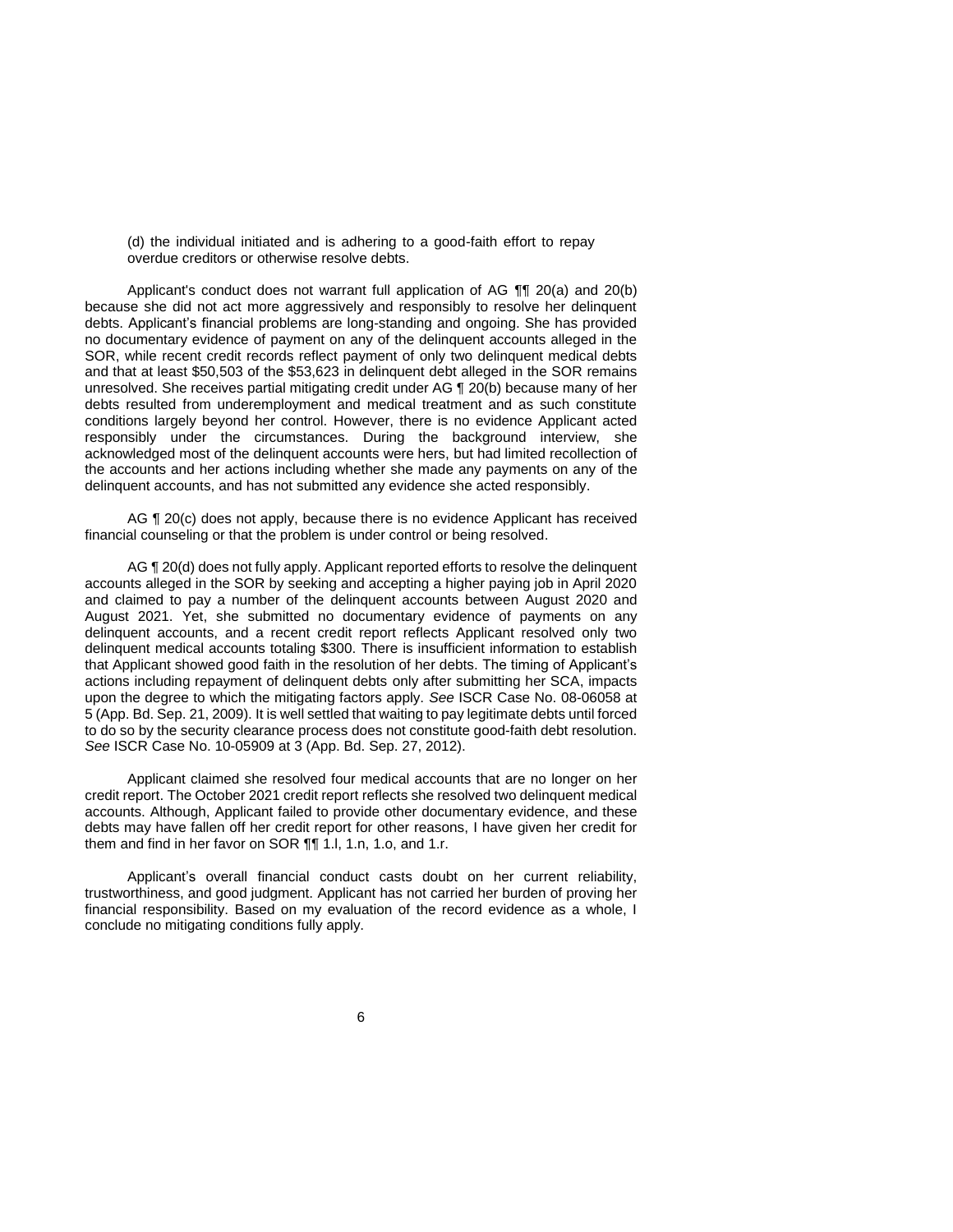#### **Whole-Person Concept**

 Under the whole-person concept, the administrative judge must evaluate an applicant's eligibility for a security clearance by considering the totality of the applicant's conduct and all the circumstances. The administrative judge should consider the nine adjudicative process factors listed at AG ¶ 2(d):

(1) the nature, extent, and seriousness of the conduct; (2) the circumstances surrounding the conduct, to include knowledgeable participation; (3) the frequency and recency of the conduct; (4) the individual's age and maturity at the time of the conduct; (5) the extent to which participation is voluntary; (6) the presence or absence of rehabilitation and other permanent behavioral changes; (7) the motivation for the conduct; (8) the potential for pressure, coercion, exploitation, or duress; and (9) the likelihood of continuation or recurrence.

 Under AG ¶ 2(c), the ultimate determination of whether to grant eligibility for a security clearance must be an overall commonsense judgment based upon careful consideration of the guidelines and the whole-person concept.

 I considered the potentially disqualifying and mitigating conditions in light of all the Guideline, F in my whole-person analysis. Some of the factors in AG ¶ 2(d) were facts and circumstances surrounding this case. I have incorporated my comments under addressed under that guideline, but some warrant additional comment.

 Applicant has been aware for many years that she defaulted on her student loans and had multiple delinquent accounts. Applicant accumulated a large amount of delinquent debt in the past that she has failed to pay. Although Applicant has apparently reflect more than \$50,000 in delinquent debt. Applicant had an opportunity to provide more recent information about the current status of her remaining debts, but did not. She does not have a reliable financial track record and failed to meet her burden of persuasion. The record evidence leaves me with questions and doubts as to Applicant's eligibility and made progress towards resolving some of her financial delinquencies, her credit records suitability for a security clearance.

 For all these reasons, I conclude Applicant failed to mitigate the security concerns raised under Guideline F, financial considerations.

## **Formal Findings**

 Formal findings for or against Applicant on the allegations set forth in the SOR, as required by section E3.1.25 of Enclosure 3 of the Directive, are:

Paragraph 1, Guideline F: AGAINST APPLICANT

Subparagraphs 1.a-1.k: Against Applicant